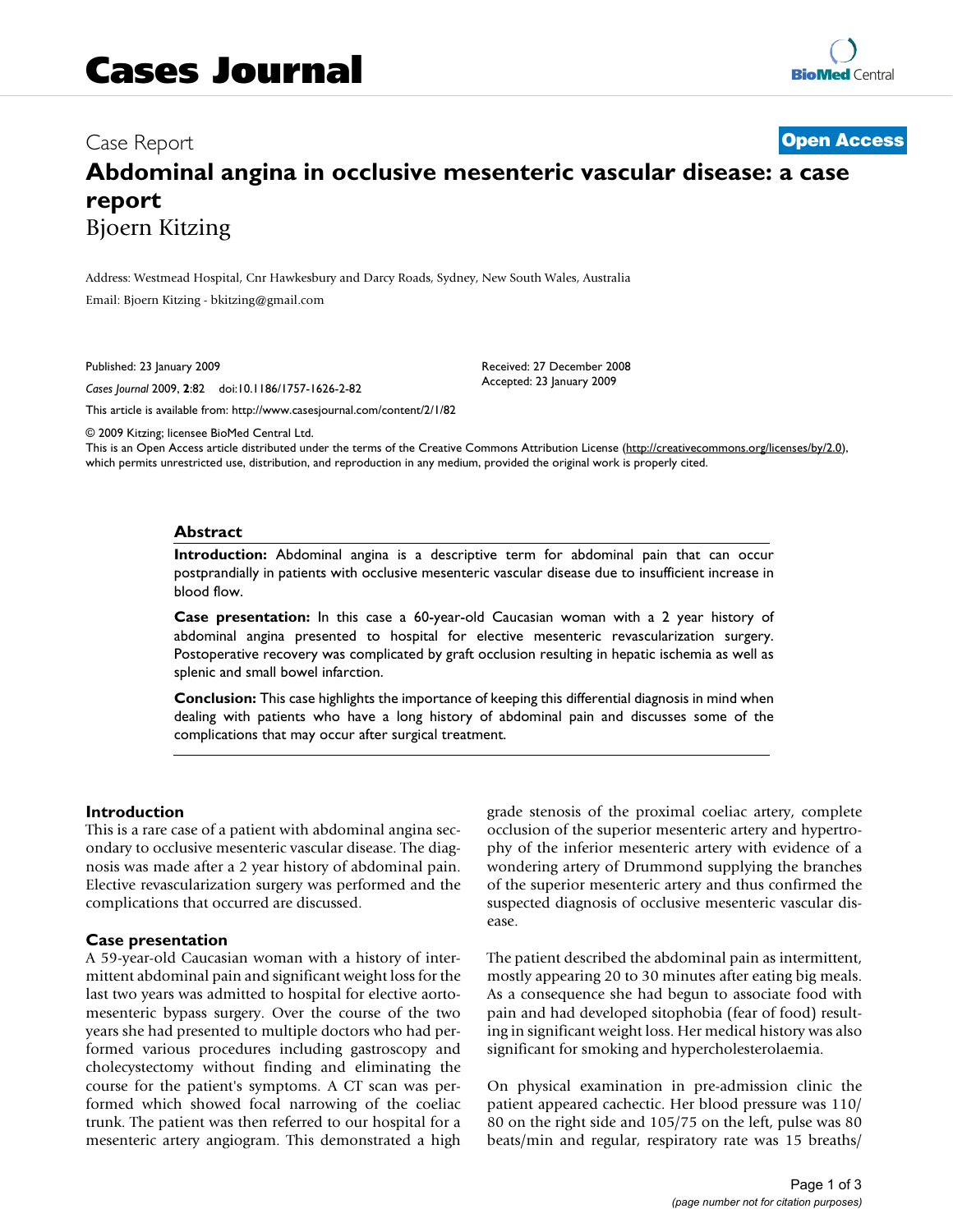min and oral temperature was 36.7°C. Her examination also revealed normal jugular venous pressure and normal breath sounds over both lung bases. Heart sounds were distant, and peripheral pulses were normal. The remainder of the examination findings were unremarkable.

The ECG performed showed normal sinus rhythm without any ST-segment changes. Blood results including liver function tests and coagulation studies were normal. The chest radiograph obtained showed no abnormalities.

After routine preparations for surgery the patient went to theatre and mesenteric revascularization was performed with an antegrade prosthetic graft bypass. The proximal trunk of the small-calibre bifurcated prosthetic graft was anastomosed to the supracoeliac aorta, and the distal limbs were sewn to the coeliac artery and superior mesenteric artery, just beyond the stenotic segments. Intraoperative duplex ultrasound examination confirmed the technical adequacy of the revascularization. Postoperatively the patient was transfered to the intensive care unit. However, the next day blood tests showed a steep rise in her liver enzymes (ALT 1792 U/L, AST 2731 U/L) suggestive of hepatic ischemia and duplex ultrasonography confirmed the suspected diagnosis of graft occlusion. The patient was taken back to theatre for emergency thrombendarterectomy. Both limbs of the graft were found to be occluded and the coeliac limb was shortened. Overnight the arterial blood lactate level began to increase so that a laparotomy was performed revealing a dusky small bowel segment which was resected. The patient was commenced on transparenteral nutrition and remained stable until 18 days post initial surgery when signs of sep-



# Figure 1

**Select axial image of computed tomography showing ischemic necrosis of the left lobe of the liver and infarction of the splenic parenchyma post prosthetic graft occlusion**.

sis and peritonitis became evident 1. Laparotomy was again performed resulting in splenectomy, resection of the small bowel anastomosis and abdominal wash-out. The recovery period was then prolonged but without further complications and the patient was transferred for rehabilitation.

# **Conclusion**

Abdominal angina is a term that describes postprandial pain in patients with occlusive mesenteric vascular disease and is generally attributed to Baccelli (1918). Surgical treatment of this condition was first proposed in 1957 by Mikkelsen and the first thrombendarterectomy of the superior mesenteric artery was reported in 1958. The abdominal pain is a consequence of blood flow not being able to meet visceral demand and is therefore thought to be similar to angina pectoris in patients with coronary artery disease or claudication in peripheral vascular diesease. Atherosclerotic vascular disease is the most common cause and as such smoking is an associated risk factor with 75–80% of affected patients admitting to smoking.

The three main arteries supplying the gut are the coeliac, superior mesenteric and inferior mesenteric. Collateral circulation between the coeliac and superior mesenteric arteries as well as between the superior and inferior mesenteric arteries generally ensures adequate blood flow to the gut, unless significant stenoses or occlusions of 2 of the 3 vessels are present.

Many patients have to wait between 1.5 and 2 years before the diagnosis is made because they are initially thought to have a malignancy. The presenting symptoms of abdominal pain, weight loss and an age older than 60 years lead to investigations that are not diagnostic for occlusive mesenteric vascular disease. The criterion standard test is mesenteric artery angiogram.

Mesenteric revascularization relieves the pain and may prevent intestinal infarction. The role of percutaneous transluminal angioplasty (PTA) is currently under investigation and the follow-up data is limited [1]. The surgical treatment options include transarterial endarterectomy, retrograde bypass, antegrade bypass and trapdoor aortotomy [2-4]. Antegrade prosthetic graft bypass being the most common procedure performed. Postoperative complications include ileus, bleeding, coagulopathy, pulmonary insufficiency, renal and hepatic failure. In some cases graft occlusion may be due to competing arterial flow systems post revascularization.

Magnetic resonance imaging and duplex ultrasonography have been used for outpatient follow-up but are generally not recommended because the proper treatment of an asymptomatic occlusion post surgery is not known.